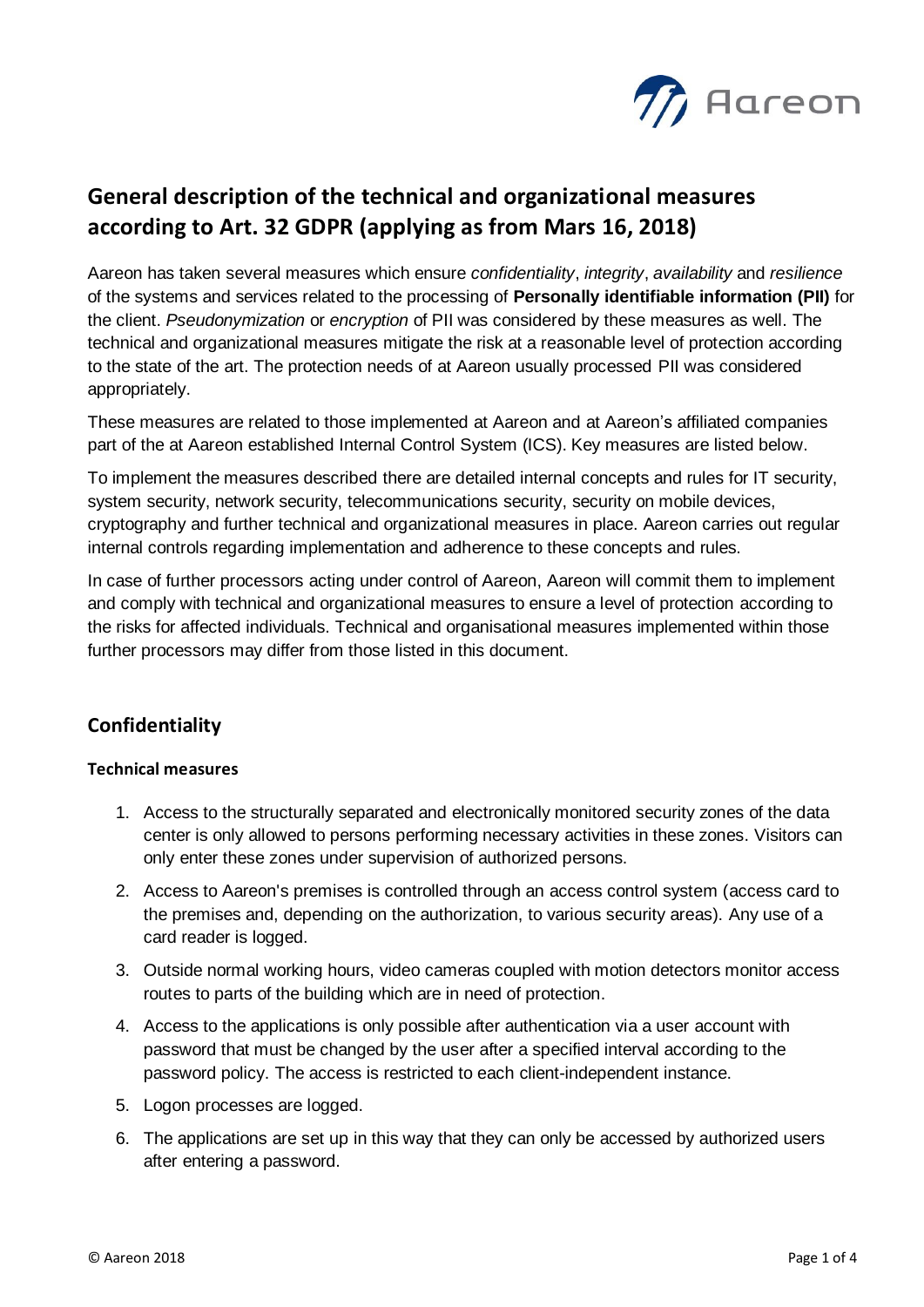

7. Aareon's server systems are protected against unauthorized access from the Internet through a multi-level firewall system. Access to applications over the Internet is controlled by the firewall system and secured by additional authentication mechanisms. Access to applications over the Internet is encrypted.

#### **Organizational measures**

- 1. All employees dealing with personal data are sworn to secrecy.
- 2. There are regular training sessions on data protection and data protection.
- 3. Passing on passwords is prohibited.
- 4. The data processing areas by Aareon are divided into several security areas with differentiated access authorizations.
- 5. The access authorizations are controlled according to an access authorization concept.
- 6. The access authorizations within the applications are managed by differentiated, functionspecific authorization systems.
- 7. The range of privileged support user accounts is limited restrictively to the necessary extent and is subject to additional protocol mechanisms.
- 8. By the existing authorization concept and the existing user permissions a logical separation of data which are collected for different purposes and separately processed is appropriately performed.
- 9. The principle of segregation of duties is adequately realized within the organizational units. Data in need of protection will only be provided to employees to the necessary extend which is determined by the assigned lawful performance of the task. To ensure this, rights profiles for the various functional areas are assigned and administered centrally.
- 10. Disposal items that contain sensitive content are regularly destroyed in sealed special containers, which are not accessible from the outside, by a company that is certified for such activities and subject to the statutory data protection regulations.
- 11. Media (tape cartridges, optical media, etc.) are kept in special security areas.
- 12. Transfers of personal data to third parties, state institutions and authorities, will only be performed according to law or on behalf of the client.

# **Integrity**

### **Technical measures**

- 1. Data changes are recorded including the time of entry.
- 2. Altering and authentication mechanisms within Aareon's network components protect Aareonoperated systems from unauthorized remote data communications.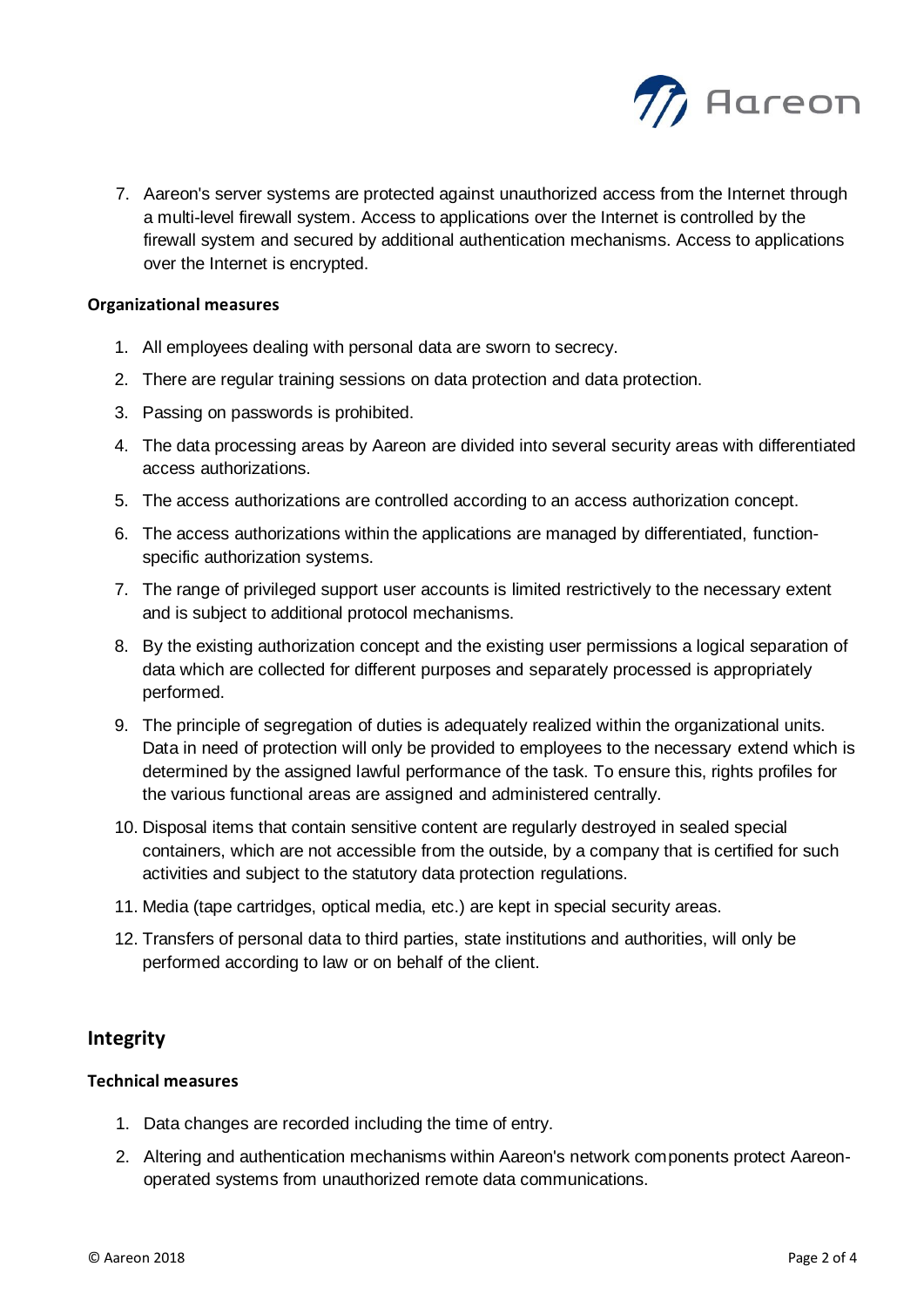

#### **Organizational measures**

- 1. Procedures to ensure data security and appropriate order execution are regularly reviewed. Compliance with these operating procedures is regularly audited according to the ICS set up by Aareon.
- 2. Data carriers and processing results are sent in suitable containers.
- 3. Lines, connections and distributors for remote data transmission in the Aareon facilities are located in non-public accessible security areas.

# **Availability and resilience**

#### **Technical measures**

- 1. Appropriate fire protection, loss prevention and civil protection measures have been implemented. These include the security of datacentre rooms by early fire detection, active fire prevention and extinguishing systems and a self-sufficient emergency power supply for the uninterrupted bridging of power failures.
- 2. A backup of application data is created at least on working days and stored in appropriate data security rooms.
- 3. Incoming volumes are scanned for viruses. Incoming e-mails and attachments are scanned for viruses before being transferred to the general office communication network (LAN). In addition, virus scanning programs are deployed both at the workstations of the employees and on the central servers.

#### **Organizational measures**

1. Emergency concepts for data protection and security incidents are regularly tested and improved.

# **Pseudonymization**

Aareon did not implement any general pseudononymization measures when processing data on behalf of the client.

# **Encryption**